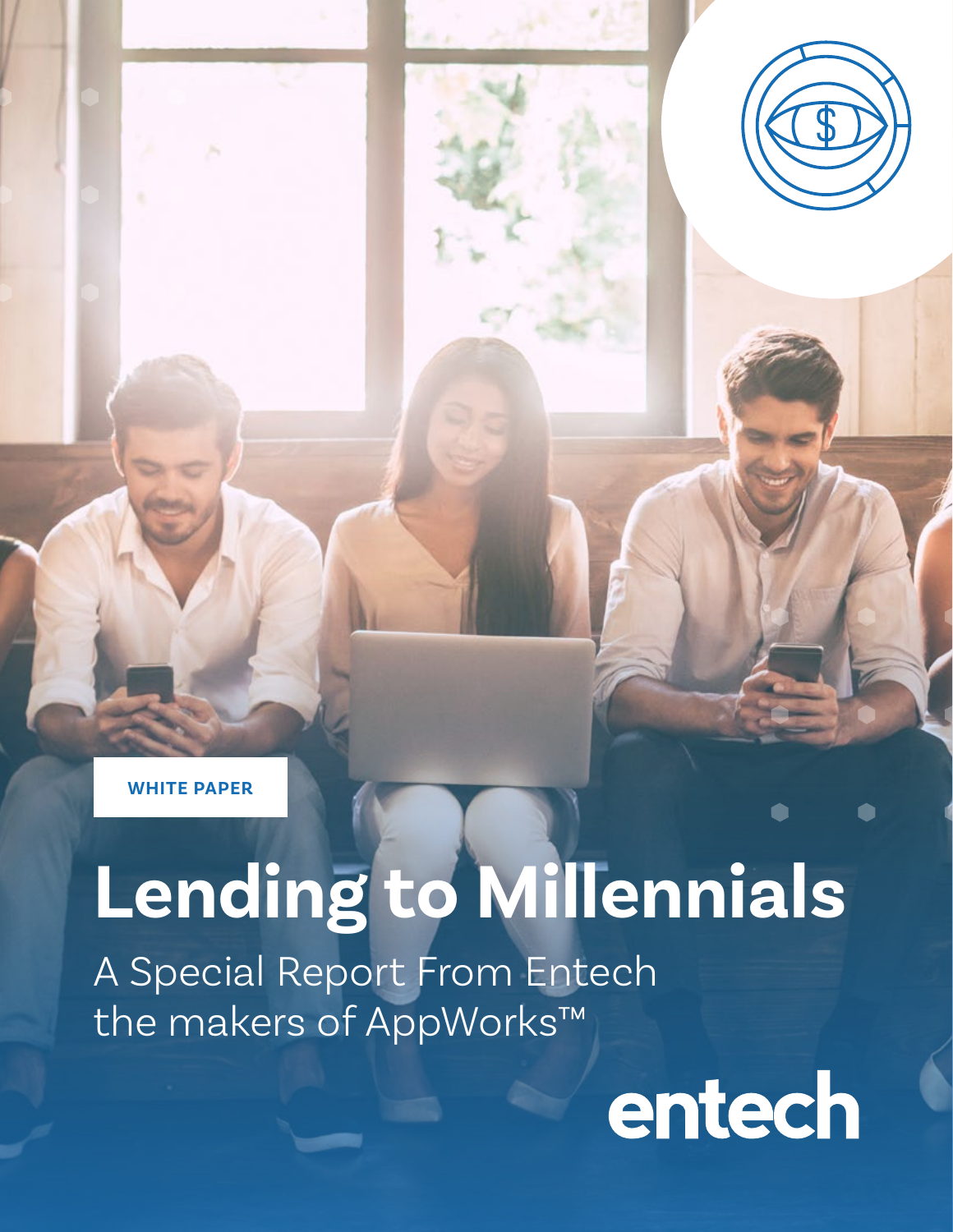#### **Millennial Generation**

Much ink has been spilled over the last few years on Millennials (aka Gen Y) and their importance to the consumer and financial sectors of our economy.

They are smart, thoughtful, and probably the most sophisticated consumers to come along yet. And there are more of them than any generation before them.

Let's first look at some data:

- According to the Census Bureau, Millennials now number 83.1 million and represent more than one quarter of the nation's population.
- The purchasing power of Millennials is estimated to be \$170 billion per year.
- By 2020, Millennials will represent 30% of all retail sales (\$1.4 trillion per year).

For lenders, engaging Millennials and understanding what makes them tic is imperative because they are now entering their prime borrowing years.

For example, despite the economic and financial challenges young adults have braved since the Great Recession, according to the 2015 National Association of Realtors® (NAR) Home Buyer and Seller Generational Trends study, they represented the largest share of home buyers for the second consecutive year.

And, according to NAR, over the last three years the millennial segment accounted for two-thirds of all firsttime home buyers.

In other lending segments the same trends can be seen. For example, Millennials made up 35% of automobile loan originations in 2015, and, even more impressive, Millennials increased their total outstanding auto loan balance 23% in 2015, the largest increase of any generation.

**By 2025, Millennials will account for 46% of total personal income in the U.S.**

#### **Millennial Attributes Re-examined**

Most analysis to date shows how Millennials are positively affecting retail sales and profits, and are influencing brand marketing. However, not all the press they get is positive. Any discussion about what this "Millennial movement" means has to address the negative images that have dogged them over the last few years.

No other author sums it up more succinctly than Brad Tuttle in his article appearing in Time magazine,

"Millennial Shoppers: Big on Browsing, Not Splurging." In the column, Mr. Tuttle used the findings of 2013 studies from the NPD Group, Accenture, and The Shullman Research Center to encapsulate the tendencies of millennial consumers.

According to the findings three major factors come to the forefront.

#### Millennials:

- Purchase less often than other generational groups
- Don't tend to splurge
- Lack brand loyalty

# entech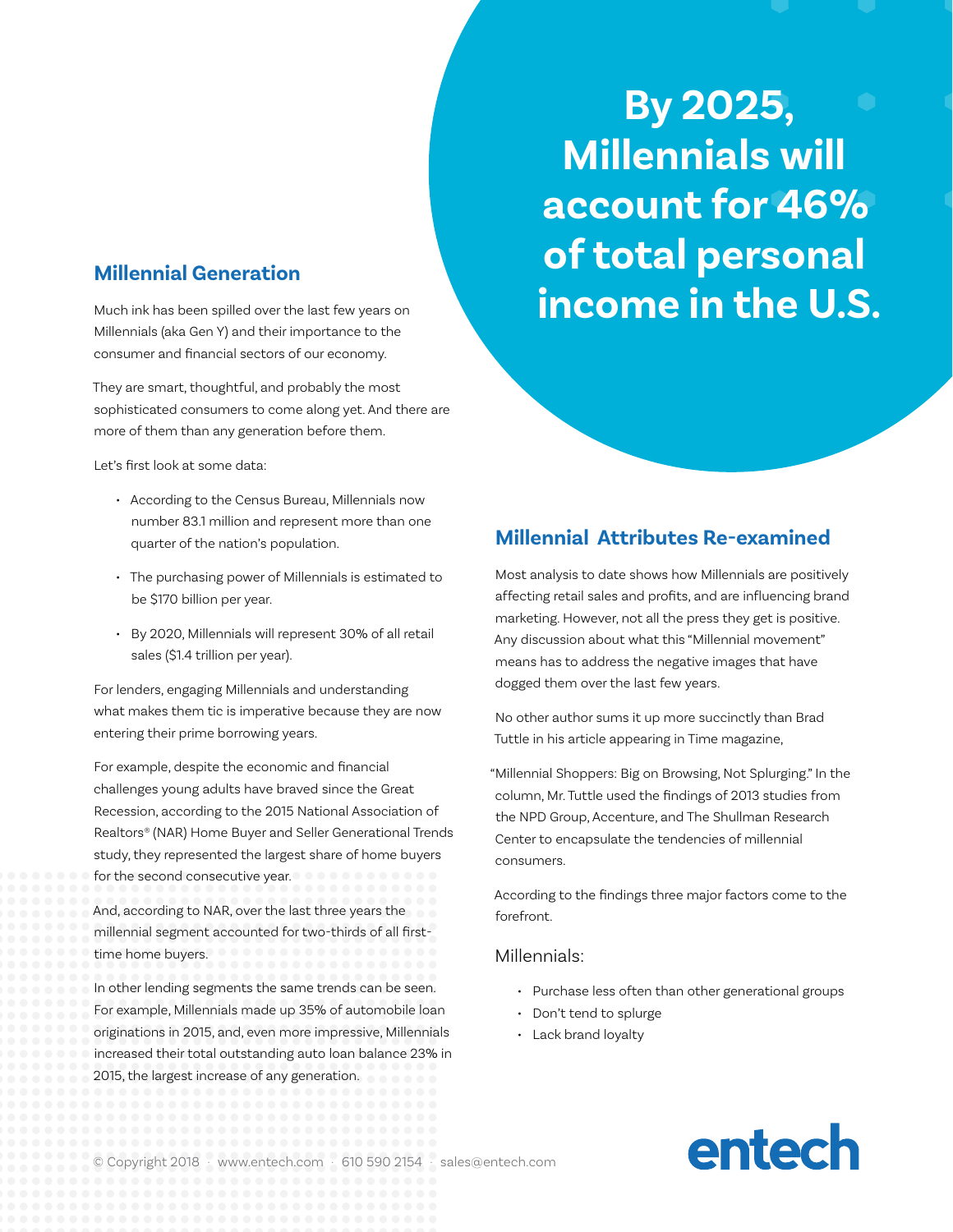While the tendencies described above at first glance seem negative, they are components of a complicated profile that make Millennials an extremely appealing group of consumers for financial institutions.

Millennials are actually just entering the peak years of their buying life-cycle and their initial entry has been less splashy thanks to the Great Recession, student loan debt, and the slower than expected ramp up of job availability. What's more important to lenders is that Millennials are entering a stage of financial stability. And, they love to shop!

According to retail industry data 58% of consumers ages 18 to 33 put themselves in the "love to shop" category, compared to 40% of adults overall.

More persuasive is an online shopping study that showed 45% of Millennials spend more than an hour a day looking at retail-oriented websites. If they are shopping, buying is not far behind.

Millennials exhibit the traits of a most excellent consumer, i.e., they consider the ramifications of their purchase, they research it using all of the avenues available to them, and they save up rather than whipping out the plastic or taking on other unnecessary debt.

It follows that as time goes by, they will build stronger credit ratings than previous generations.

Millennials do not tend to have the fierce brand loyalty demonstrated by the Baby Boomers or the attraction to trendiness of Gen Xers. The trick word here is loyalty. Brand loyalty doesn't mean what it used to. A recent marketing survey by Adroit Digital found a total of 77% of Millennials say they use a different set of criteria in selecting brands to which they'll be loyal.

According to the study, a critical difference is that Millennials have much higher expectations about how a brand should behave. They are really leaning on the corporate conscience. They expect brands to be ecofriendly, and have a social conscience. In addition, they expect them to be willing to change based on their opinions and feedback.

**45% of Millennials spend more than an hour a day on retail-oriented websites.**

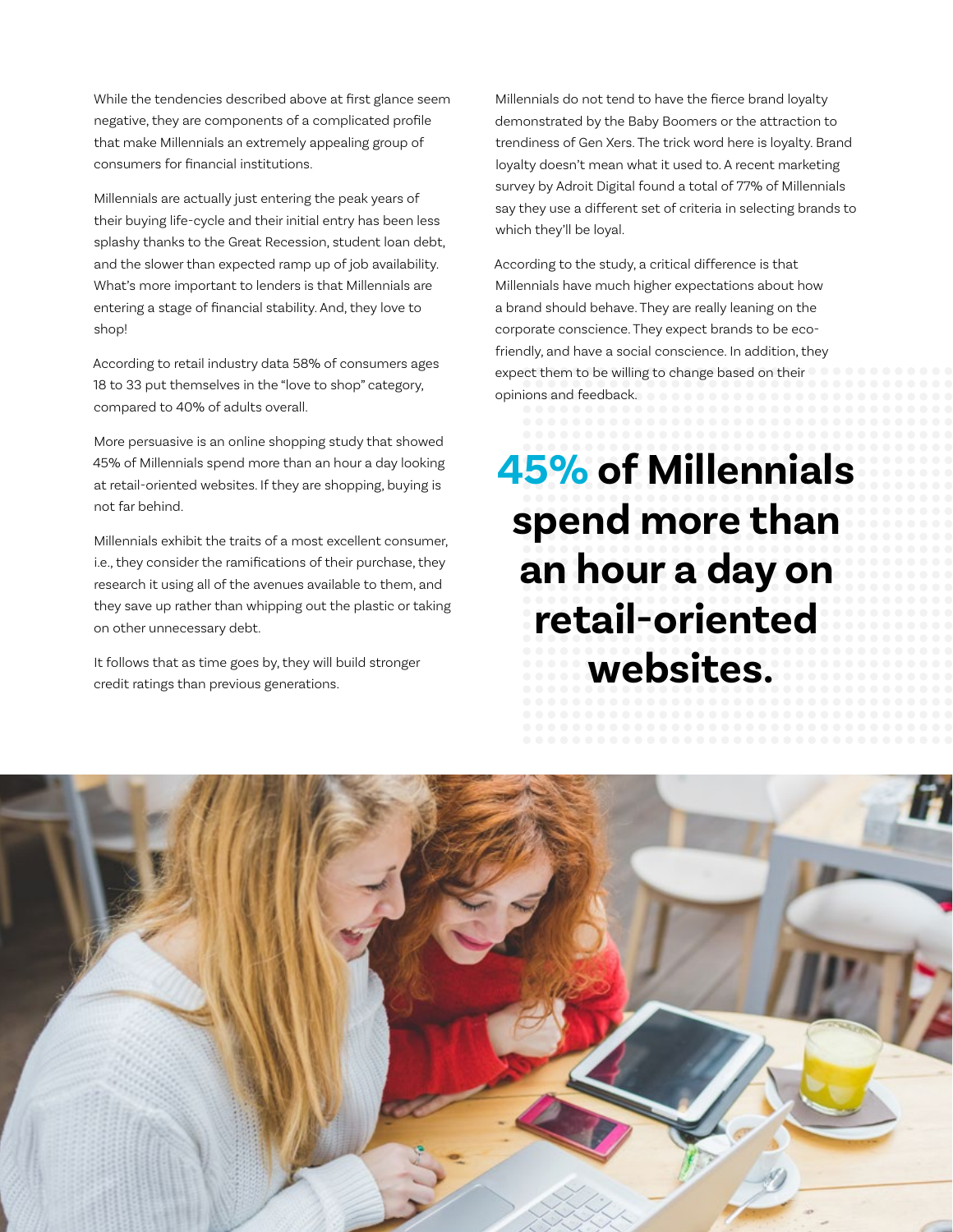# So, what's a lender to do?

#### **Millennial Engagement**

To engage means to offer, to attract, to bind, and to induce to participate. If you are a lender and want the Millennials as your customers, then you need to keep them engaged.

This means:

- Giving them a great user experience
- Saving them time and hassle
- Being socially conscious
- Keeping an open dialog with them

It's as simple, and as hard, as that.

#### **A Great User Experience Needs Omni-Channel**

Millennials were born into technology and have embraced it to the point that it drives everything from their daily social interactions to their purchasing decisions. To be successful, lenders need to reach consumers wherever they are, on whatever device they may be using.

According to Nielsen Research, over 85% of Millennials own a smartphone or tablet. It's estimated that over 60% use them to research and purchase products and services on the go. Also, they are increasingly using multiple channels and multiple devices throughout their purchase journey. And these Omni-channel shoppers are very valuable.

According to a 2015 study by International Data Corporation (IDC), a market research firm specializing in consumer technology, omni-channel consumers have a 30% higher lifetime value than those who shop using only one channel.

Millennials have the expectation in today's world that they can transition across purchasing channels. For example, start a purchase through a mobile app and complete the purchase through a web browser on a desktop computer.

Ultimately, they are seeking a seamless experience. And beyond seamless, they are increasingly expecting their experience across channels to be without boundaries.

**Millennials are the most elusive generation and the most challenging to keep engaged.**

> —Chief Industry Analyst, NPD Group, Marshal Cohen

The winners in the omni-channel sweepstakes will create sophisticated marketing strategies geared towards enabling consumers to advance completely through the lending process on any channel with minimal effort.

If you want Millennials to be your customers, deliver the right information at their fingertips, at the right place and the right time.

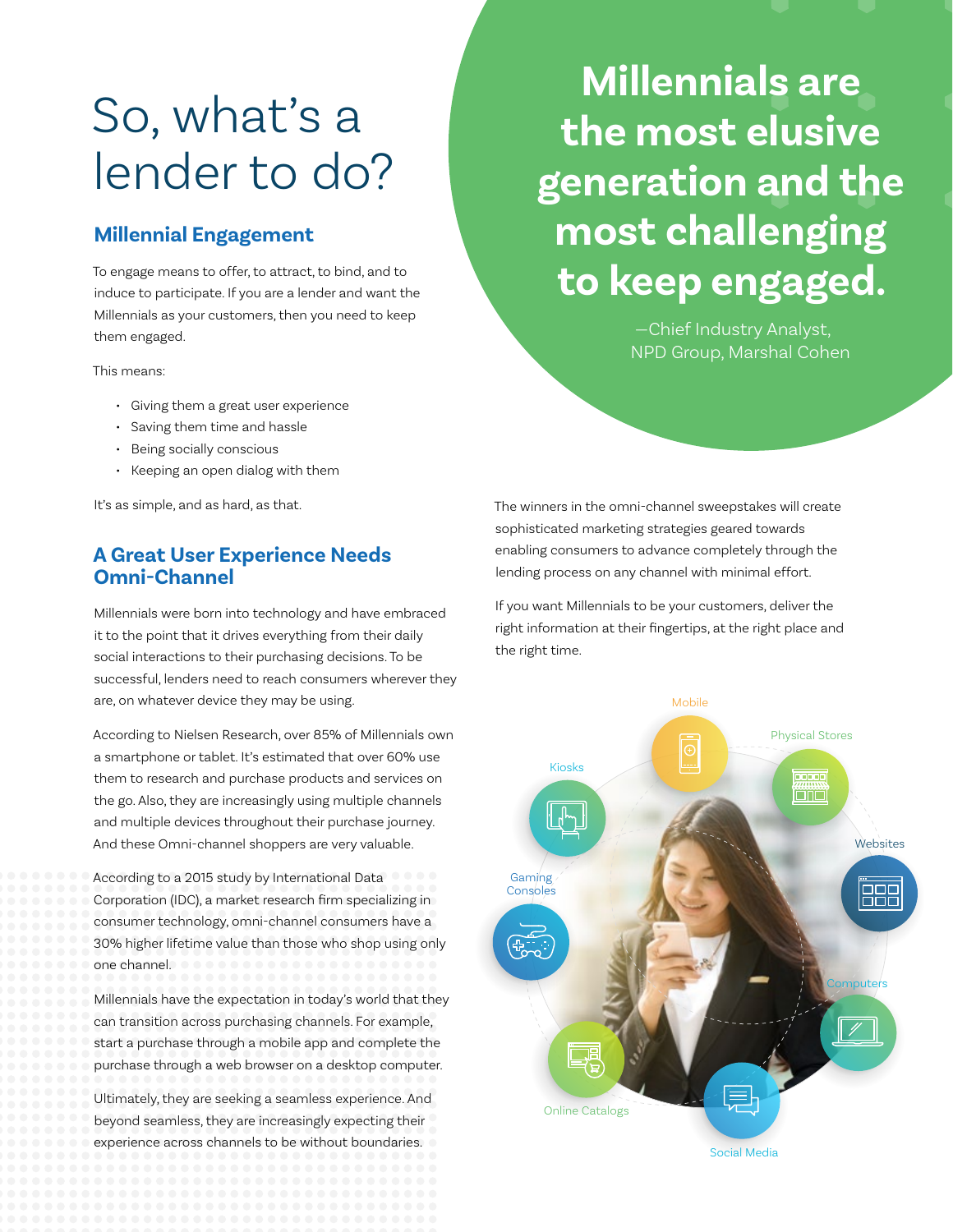#### **Personalization—Millennials Want it Fast and They Want it Their Way**

Beyond seamlessness, Millennials are increasingly expecting their user experiences to be fast, personalized, and easy. For lenders, this means tailoring your loan offerings to customers based on profile characteristics and real-time information. It has always been good business practice to establish a relationship with every customer so you can offer products or services that meet their specific needs. This is still good practice, but the model has shifted.

Millennials expect you to know their world. They divide their time across multiple priorities, get their news and reviews from the internet, and stay connected to their friends and the world through social networks and instantly accessed information. They are networked, twitterfied, and instagrammed.

With Millennials, the entire relationship building process has transformed into collections of "likes" and "dislikes" from across the internet. As a lender, you need to collect the "likes" and combine them with real-time information like location and recent purchases.

You then need to be able to blend this data, analyze it, recognize patterns, and turn all that into personalized loan offerings. If you think this is something that needs to be done for some future world, you're wrong. It's the world we live in today.

Do a Google search on washing machines. Then, go on Facebook and see the sponsored ads that appear from places selling washing machines. This is contextual selling. As a lender, you need to understand it and learn how to use it.

New examples of contextual selling will soon be weaving their way into the mainstream, like real-time promotions using in-store location services. Imagine knowing a customer from your bank is in an auto dealership looking at a new Honda, and being able to send them a text message right then and there offering a discount on an auto loan. Retail organizations are now using this technology to do exactly this type of contextual selling.

### **Millennials are networked, twitterfied, and instagrammed.**

**filyi**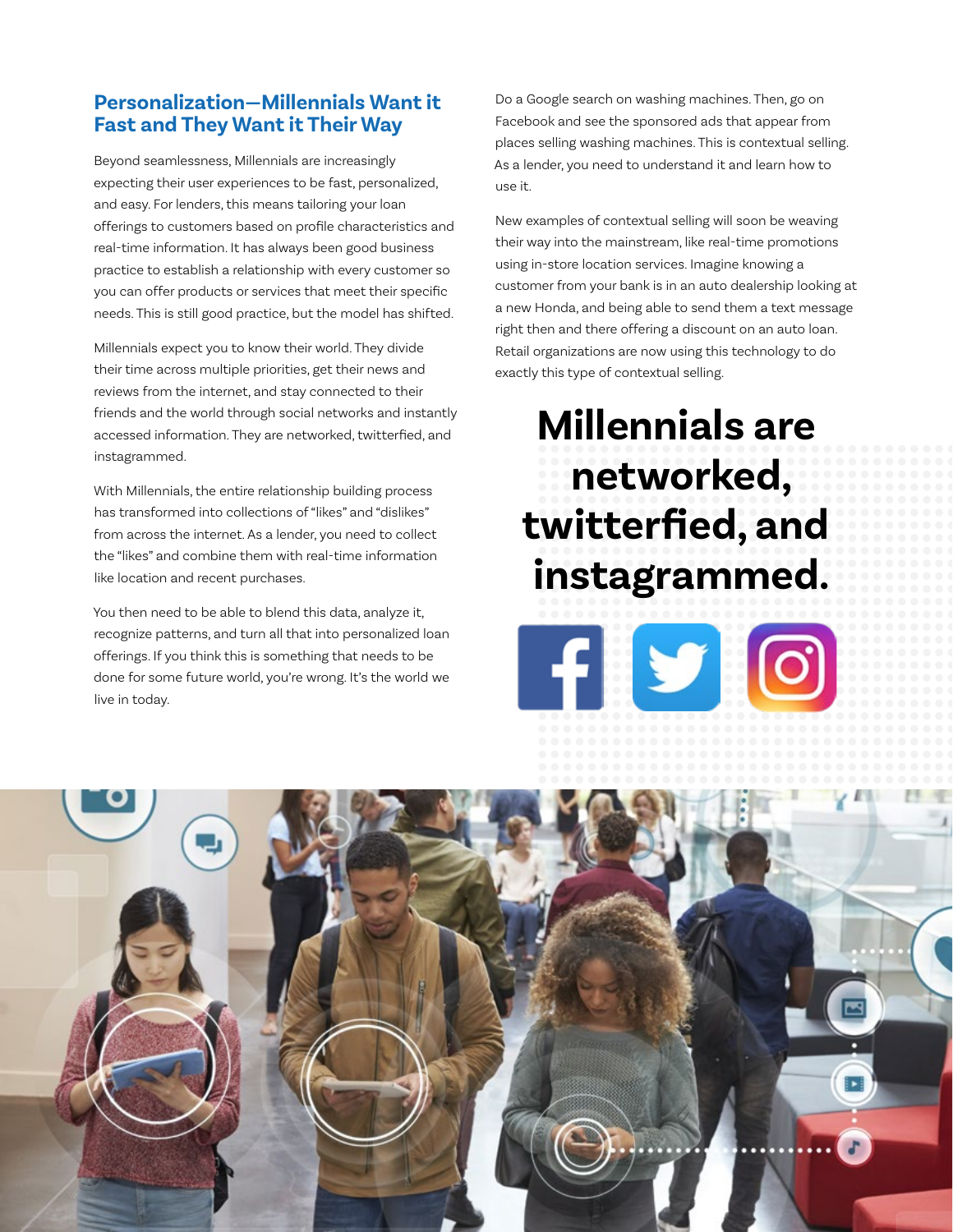# Tick Toc, Tick Toc—If You Want Me, Make It Fast

#### **It's a Hassle to Type It Over and Over Again**

If your customer wants to take out a loan, and they already have a checking account at your bank, then the loan application should pre-fill their profile information automatically. This is not hard technology to implement, yet many lenders fail to do it.

Millennials expect ease of use. Why annoy them by making them fill out forms with basic data they know you already have? You risk a thought process like:

"This organization is really behind the times. Maybe I should look for a new modern bank that's easier to deal with."

#### **Give Millennials a Voice**

In terms of corporate positioning, Millennials have an entirely different perspective than other generations on how companies can make money and benefit society at the same time.

#### **A Few Lessons for Lenders**

- Ensure omni-channel (mobile, web, kiosk, live) access to products and services and enable data sharing across channels.
- Build in, or build up your lending platform so you can access data from internal databases, third parties, and social media sources.
- Pre-fill application forms with all of the information you can so that customer barriers are at an absolute minimum.
- Review loan processes. Use third party services that can deliver payroll data or tax data to eliminate customer data entry tasks.

**92% of Millennials said that real-time product availability would influence where they shop.**

- Integrate with social media Application Program Interfaces (APIs).
- Understand how to integrate real-time data (contextual information) to deliver recommendations and personalized products.
- Be socially conscious.
- Provide avenues for customers to share their views and perspectives.